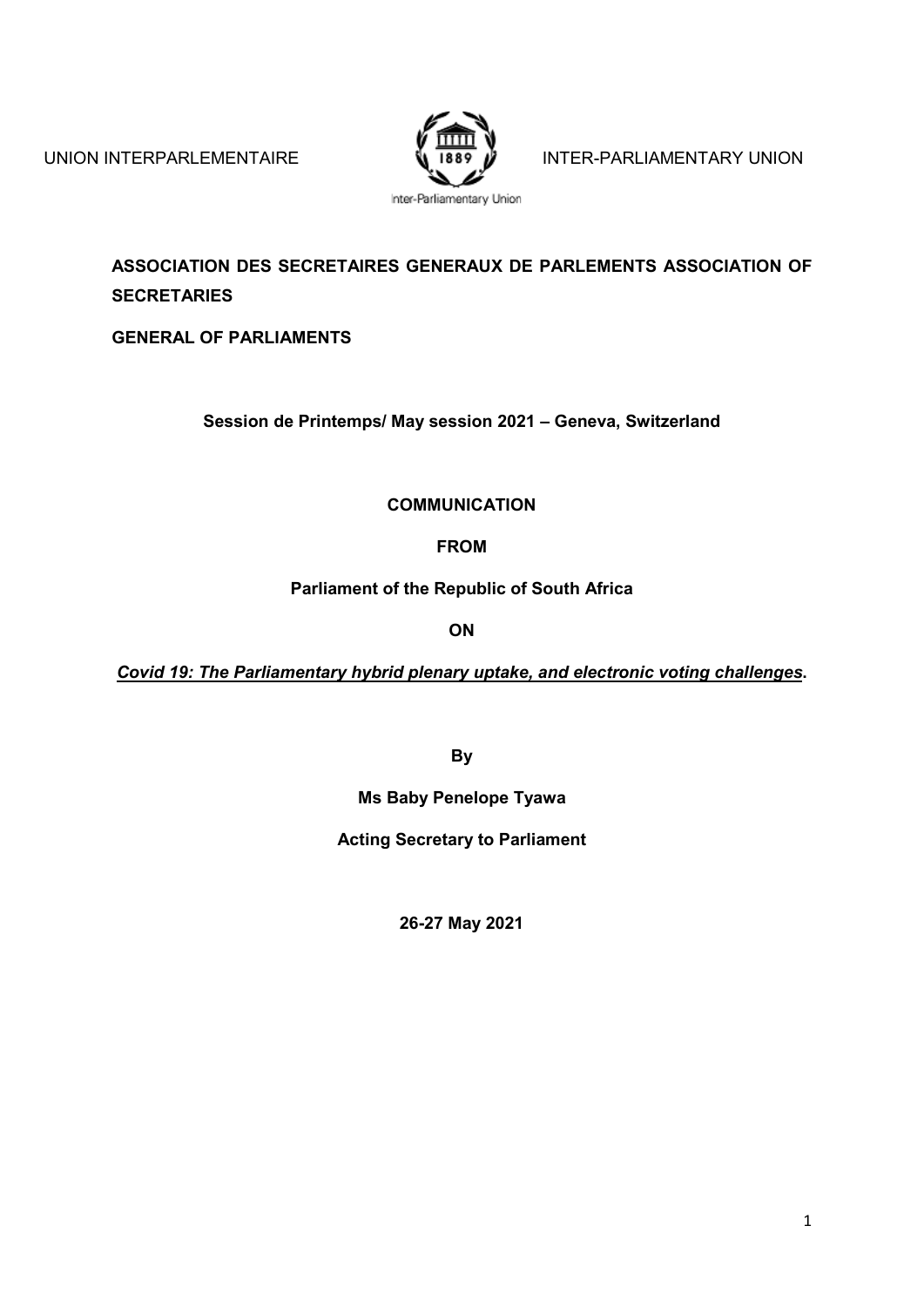### 1. **Introduction: Covid, 'New Normal' and Changing Parliamentary Business**

- 1.1 Undoubtedly, Covid-19 pandemic has become one of the insidious maladies of our times. The pandemic has not only changed, in novel ways, the world as we know it, but it has also pushed the strictures of science, bureaucracy and global governance beyond limits.
- 1.2 Momentarily, the pandemic has also heralded bewildering complexity that has left national governments, decision-makers, policy makers, legislatures, technical experts and scientist across the globe drowning in the sea of what seem to be vacuous and ersatz- policy and legislative responses.
- 1.3 It is an indubitable truth that the outbreak of the COVID-19 pandemic fundamentally changed life as we know it. However, while the pandemic generally changed life in novel ways, its impact was more visible and clearly pronounced in the "governance of collective lives"- more especially in the area of bureaucracy and/or administration of public affairs.
- 1.4 Like other state institutions, the South African Parliament was not immune from the destructive effect and complexities heralded by the pandemic. For the South African Parliament as one of the state organs; the curfews and curtailing of constitutional duties of the institution did not only disrupt the parliamentary business and program, but also put to test the robustness of the institution's administrative systems and processes.
- 1.5 On the same vein, like other nodal spheres of bureaucracy and governance, the South African Parliament had no choice but to adapt to new ways of working as seen with the introduction of hybrid plenaries and virtual committee meetings.
- 1.6 Like its counterparts elsewhere in the world, our Parliament had to adapt to the 'new normal' under Covid-19 and thus; the working logics of its business processes and systems ought to have remained anchored on the truism that, 'forging the future means embracing the unknown'.
- 1.7 Both the political and administrative leadership of our institution were resolute that if the Parliamentary ship was to be kept afloat in the sea of covid-19 complexity and uncertainty, it had to be able to ride the waves of change, become more agile, adaptive and resilient.
- 1.8 But while there was a myriad of changes introduced in response to Covid-19, in this communication the focus is squarely put on the South African Parliament's hybrid plenary uptake and electronic voting challenges in response to parliamentarybusiness changes heralded by Covid-19.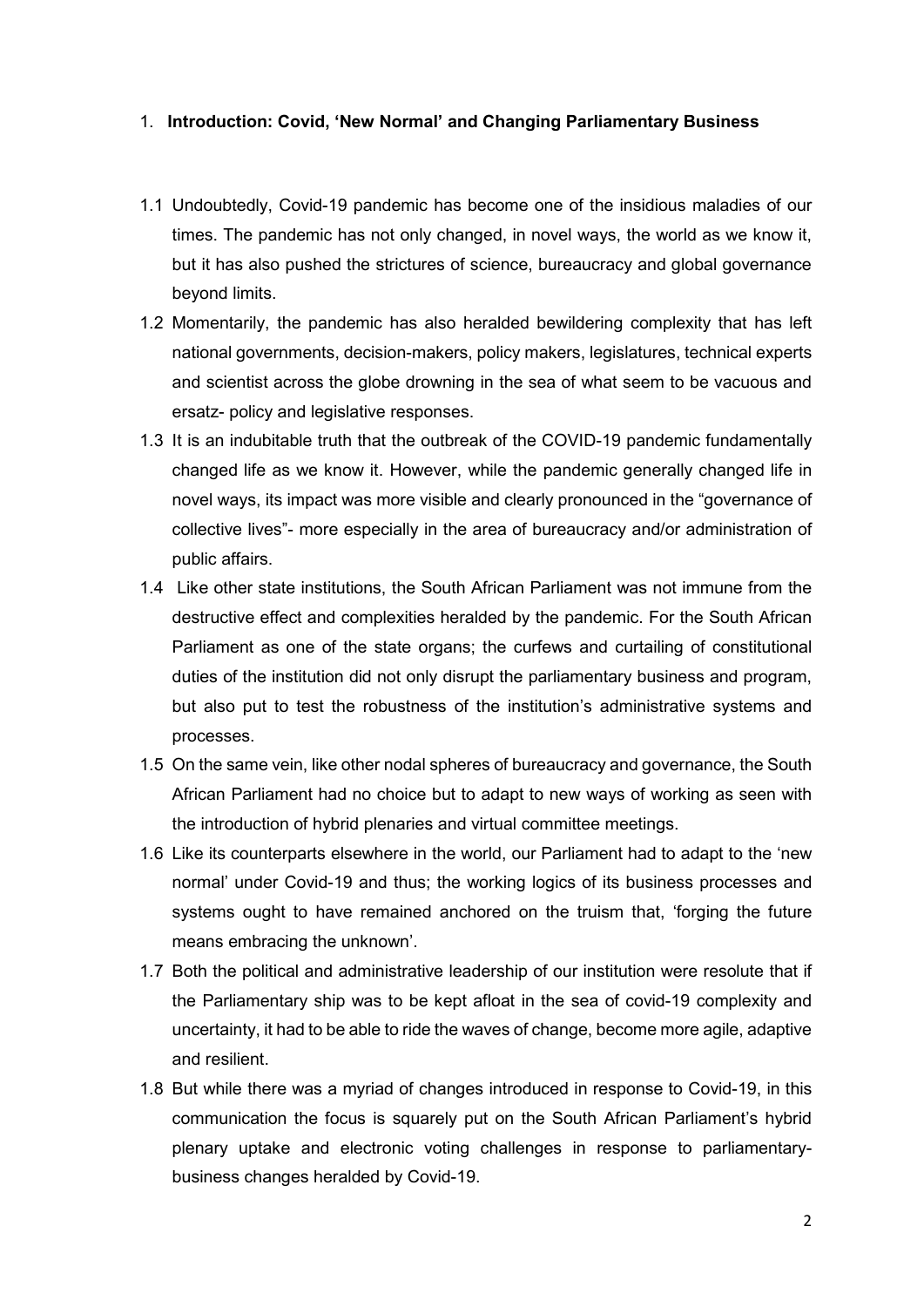## **2. Parliamentary Hybrid Plenary Uptake**

- 2.1 As colleagues might be aware, under the current Constitution of South Africa, the South African National Legislature is a bicameral Parliament that comprises two houses, namely; the National Assembly (NA) and the National Council of Provinces (NCOP).
- 2.2 Because of Covid-19, our parliament was forced to make changes to the Rules of the Two Houses of Parliament to make the institution ready for hybrid plenary uptake and transition into virtual committee meetings

## **3. National Council of Provinces (NCOP)**

- 3.1 In the National Council of Provinces (NCOP), changes to the rules were made and can be found in the Announcements, Tablings and Committee Reports (ATC) of the National Council of Provinces (NCOP) dated 20 April 2020
- 3.2 Accordingly, the amended NCOP Rules dealt with two issues, namely; provisions for hybrid parliamentary rules and voting processes.
- 3.3 Pursuant to rule 2(1) of the Rules, the Chairperson of the Council made the Rules which apply to virtual meetings of Committees, the Sitting of the House and voting by Delegates. These Rules are referred to as Rules of Virtual Meetings and Sittings. and for the purposes of these Rules, "virtual meetings or sittings" mean meetings or sittings conducted by any form of technology.
- 3.4 In terms of rule 2(2) these Rules shall remain in force until the Rules Committee decides thereon. What is important to note is that, these rules are supplementary to the Rules of the Council and are not, by any means, replacing them.
- 3.5 In light of the new rules, the Council parliamentary business unfolds as follows:
	- The NCOP Rules apply to; amongst others, virtual meetings of committees; sittings of the House; briefings of provincial legislatures by Permanent Delegates on bills or any matter affecting provinces; the consideration of mandates or any matter affecting provinces; and facilitation of public involvement.
	- All meetings of Committees or Sittings of the House are in accordance of the Programme of the Council (the Programme) and for the purposes of a; (i) Sitting of the House, the Programme is taken as a sufficient notice of such a Sitting; and (ii) for the purpose of a Committee meeting, the chairperson of that Select Committee is responsible for the issuing of all notices of the meeting.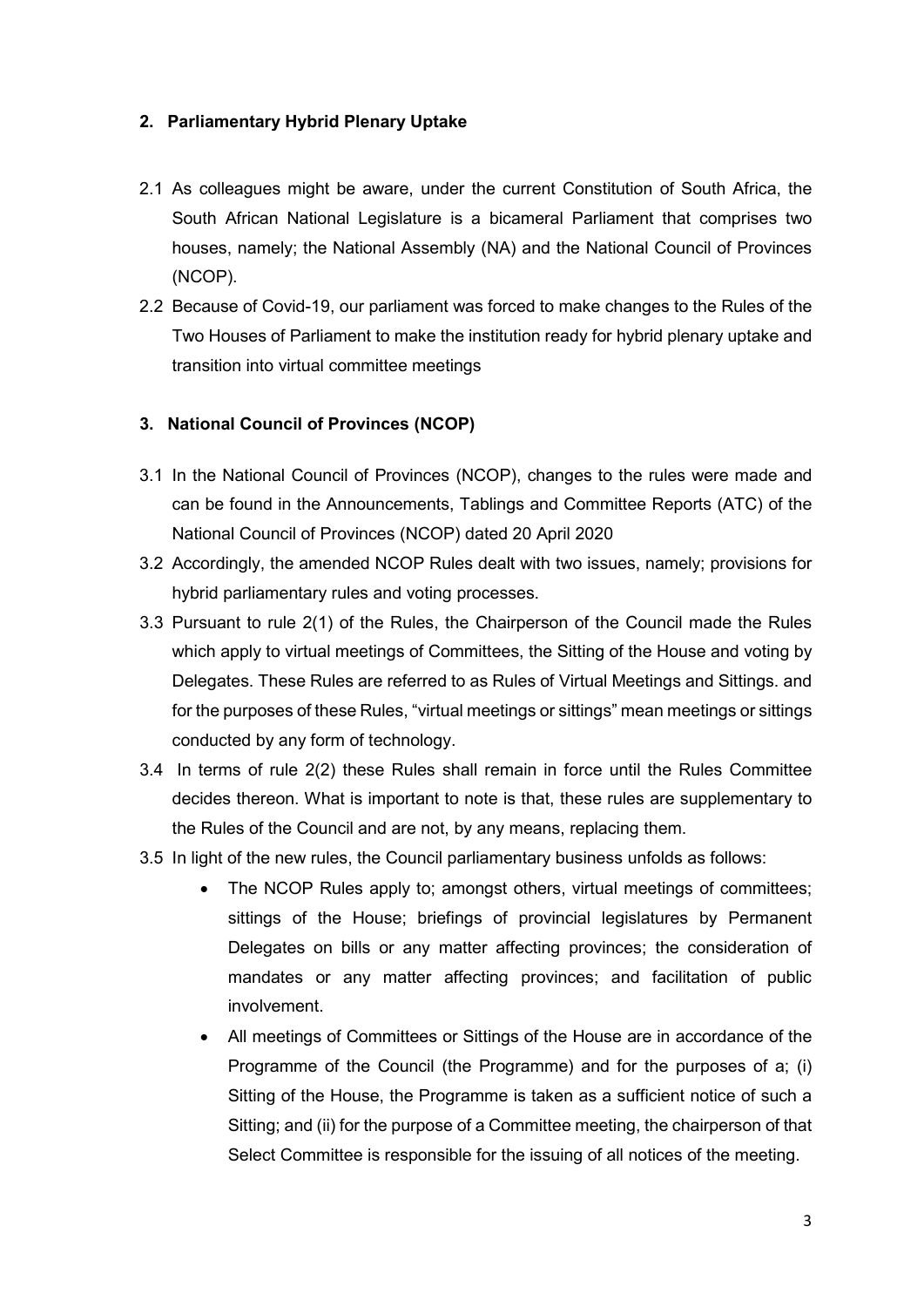- All documents relating to Committee meetings and Sittings of the House are now distributed by any electronic means to which Members have access.
- In terms of chairing of meetings, the rules states that (a) The meeting shall be chaired by the chairperson of the relevant committee of that provincial legislature and (b) The chairperson shall have the powers of the chairperson of a committee as provided for in the Rules of that provincial legislature.
- 3.6 On the issue of **Quorum**; The quorum requirements for Committee meetings or Sittings of the House are those as determined by the Constitution and the Rules Council
- 3.7 On the issue of **Voting:** In a Select Committee meeting or a Sitting of the House Delegates are entitled to cast their votes either electronically or by voice. Moreover, for the purpose of voting,
- 3.8 In terms of **Minutes and Record keeping**, the rules provide that the provincial legislature must maintain the minutes and records of the proceedings and the minutes shall constitute the records of that provincial legislature.
- 3.9 In terms of **Powers, Privileges and Immunities of Members** during Hybrid Plenaries and Committee Meetings in the NCOP, the rules provide that Delegates have the same powers, privileges and immunities which they ordinarily enjoy in Committees and House proceedings.
- 3.10 In terms of **Facilitation of Public Involvement** in the hybrid plenaries and Virtual Committee Meetings in the NCOP, the rules provide that, subject to section 72(1)(a) of the Constitution, a Select Committee must facilitate public involvement on matters before it by electronic means determined by the Select Committee.

## **4. National Assembly**

- 4.1 Like in the NCOP, National Assembly Rule 6 states that the Speaker may give a ruling or frame a rule in respect of any eventuality for which the rules or orders of the House do not provide, having due regard to the procedures, precedents, practices and conventions developed by the House and on the basis of constitutional values and principles underpinning an open, accountable and democratic society.
- 4.2 The Speaker accordingly framed a rule to make provision for virtual sittings of the National Assembly and meetings of portfolio and standing committees. The Speaker announced the Rule on virtual meetings in the Announcements, Tablings and Committee Reports document of 15 April 2020.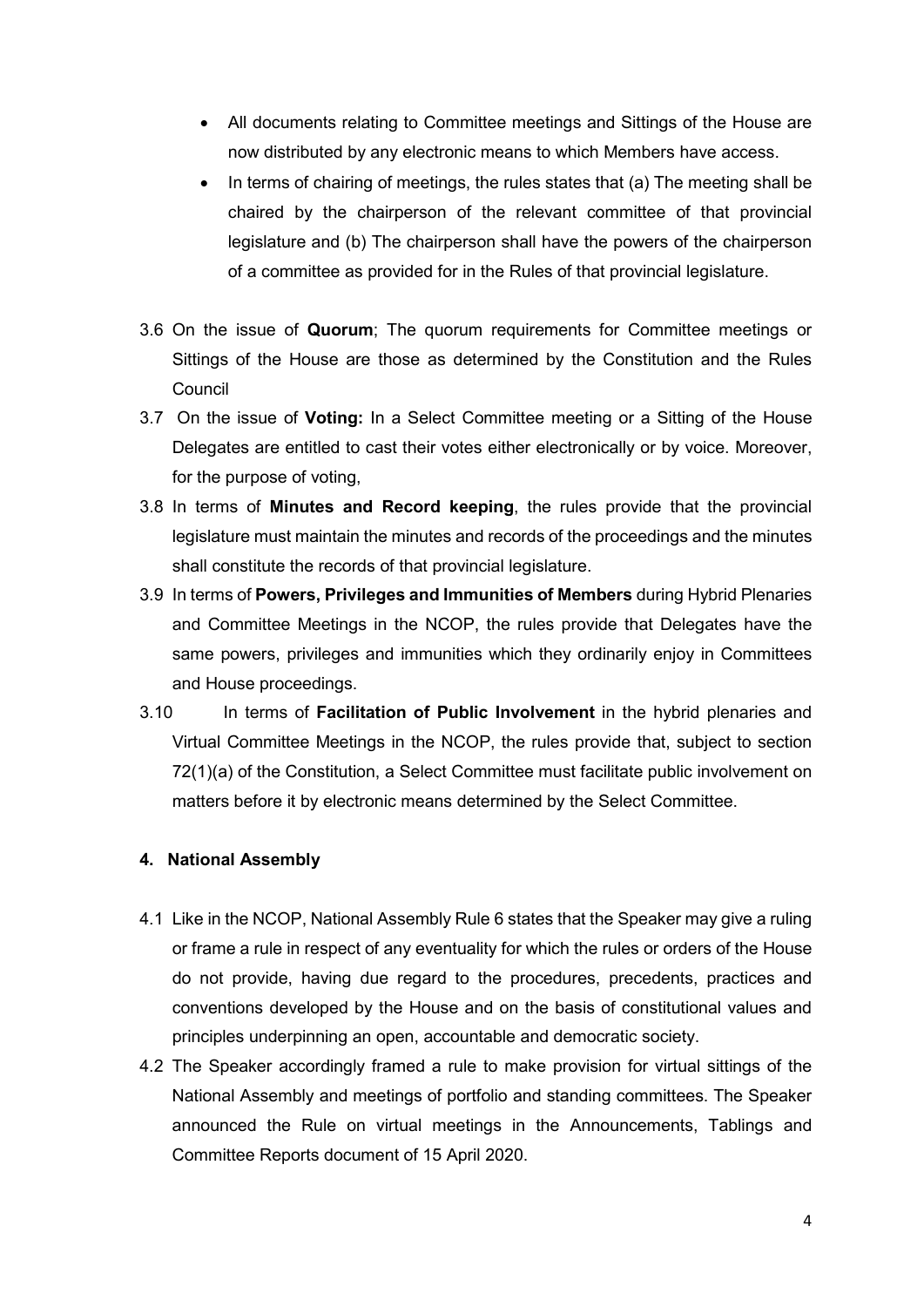- 4.3 The National Assembly Rules Committee held a special meeting on 19 May 2020 to deliberate on the Rule framed by the Speaker for virtual sittings. The Rules of the Assembly, specifically existing rules on order during meetings and rules of debate, remained in operation during virtual meetings and were augmented by the Rule on virtual meetings.
- 4.4 In terms of the framed Rule, the role of presiding officers was affirmed, clarity was provided on how a quorum would be recorded and how voting would take place. The National Assembly agreed to the Rule on virtual meetings on 9 June 2020 and The National Assembly held its first hybrid sitting on 27 May 2020.
- 4.5 The Rules of the National Assembly remain in operation and are supplemented by the new rule in order to provide for virtual meetings. A rule framed by the Speaker remains in force until the House, based on a recommendation of the Rules Committee, has decided thereon.
- 4.6 **Application of the new NA rule**: the rule applies to; (a) sittings of the National Assembly in the event a physical sitting is not possible, as determined by the Speaker and; (b) meetings of committees in the event a physical meeting is not possible, as determined by the chairperson.
- 4.7 In terms of **Notice of meetings and venue of meeting**s; the new rule provides that (a) the Speaker or chairperson of a committee shall issue a notice and agenda for a virtual meeting, which must include the date and time of the meeting; (b) all documents of the meeting shall be distributed by electronic means to which Members have access; and (c) the venue of a virtual meeting shall be deemed to be Cape Town as the seat of Parliament.
- 4.8 In terms of **Privilege and order** in meetings, the new rule provides that in a virtual meeting; (a) members shall have the same powers, privileges and immunities which they ordinarily enjoy in parliamentary proceedings; and (b) where relevant, current rules on order in public meetings and order in debate shall apply.
- 4.9 In terms of **Chairing the meetings**, the new rule states that, in a virtual meeting the Presiding Officer or Chairperson of a committee shall have all the powers as provided for in the current Rules.
- 4.10 In terms of the **Quorum,** the rule provides that**,** in a virtual meeting (a) the quorum requirements shall be those as determined by the Constitution and the Rules; and (b) members who have accessed the meeting via the secure link sent to their email address shall be deemed present for the purposes of establishing a quorum, taking a decision or voting on a matter.
- 4.11 In terms of **Voting,** the new NA rule states that: In a virtual meeting; (a) members shall be entitled to cast their votes either electronically, by voice or by having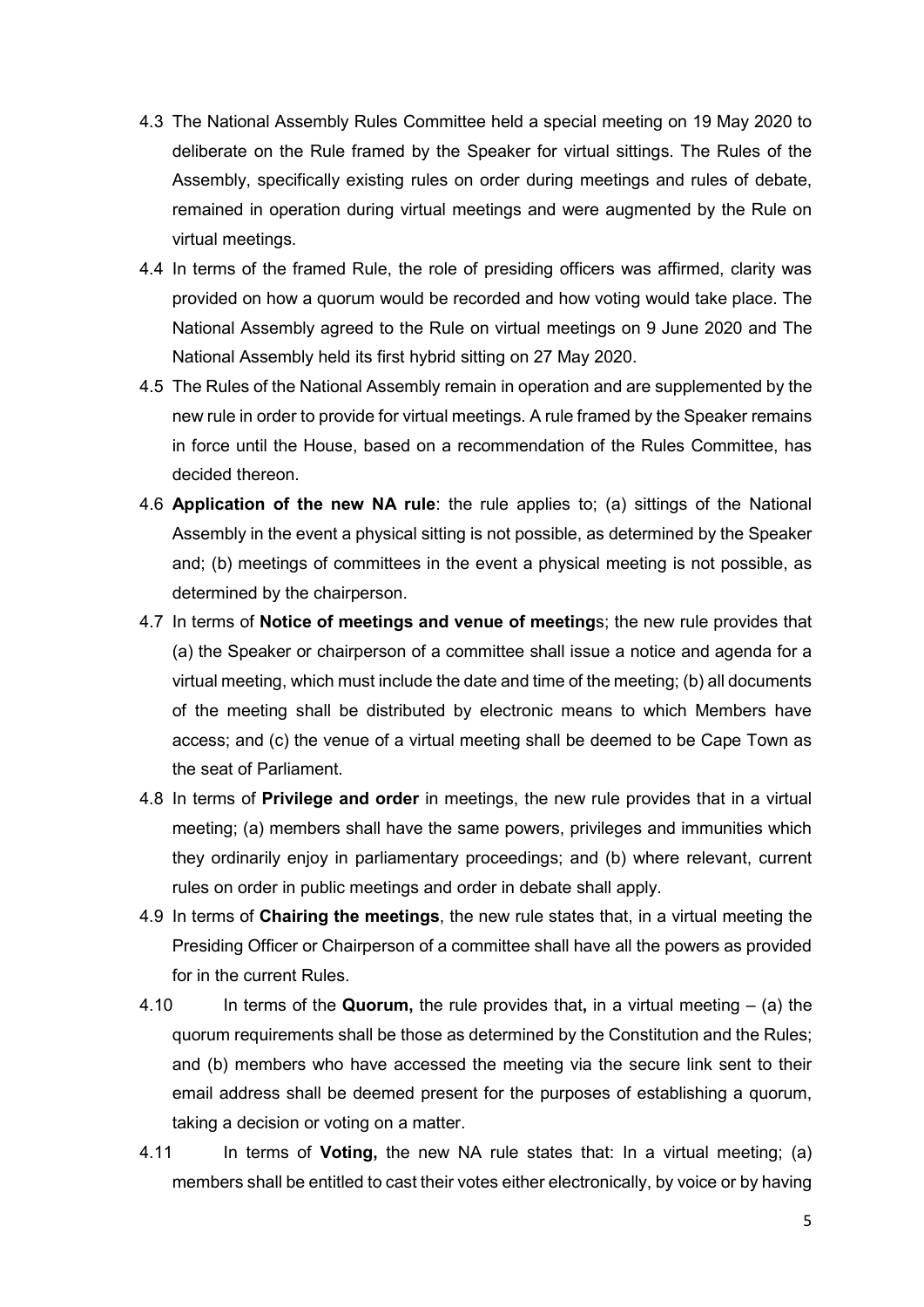their vote recorded by their respective whips; (b) the procedure to be followed is predetermined by the Speaker and directives are announced in the meeting by the Presiding Officer or Chairperson of a committee; (c) only members who are present when a vote is called shall be permitted to vote; (d) the results of a vote are announced and, where possible, the names of members and how they voted are recorded in the Minutes of Proceedings; and (e) members must ensure that their votes are correctly recorded.

- 4.12 In as far as **voting in hybrid sittings is concerned**, the Assembly Rules provide for both electronic and manual voting systems to be used in the House. In both instances the procedure to be followed is to be determined by the Speaker and directives in this regard announced by the presiding officer. During the majority of voting sessions conducted wholly in the Chamber an electronic voting system is employed.
- 4.13 In order to establish a **quorum** in a hybrid sitting, the rules provide that the number of members in the Chamber and the number linked to the platform at any one time can be used. The Presiding Officer would, however, be required (with the assistance of procedural staff) to ensure that a quorum is present ahead of a decision being taken.
- 4.14 On the issue of **Public involvement**, the rule requires that access to proceedings must be facilitated in a manner consistent with participatory and representative democracy and wherever possible a virtual meeting must be livestreamed.
- 4.15 In terms of Process Guidelines, the rule provides that:
	- The Secretary to Parliament together with authorized officials and technical teams are responsible for technical support to facilitate virtual meetings.
	- The Secretariat must be given at least 3 days' notice of a meeting.
	- Pre-conference testing must take place at least a day before the meeting.
	- Technical support must be available during a virtual meeting.
	- The Secretariat must maintain the minutes and records of the proceedings.
	- The Secretariat must maintain a system that is capable of verifying the votes cast either electronically or manually.
	- Political parties must provide a signed copy of the votes cast for or against a question by their members, to the Secretariat within an agreed timeframe to ensure verification of results. This record may be submitted electronically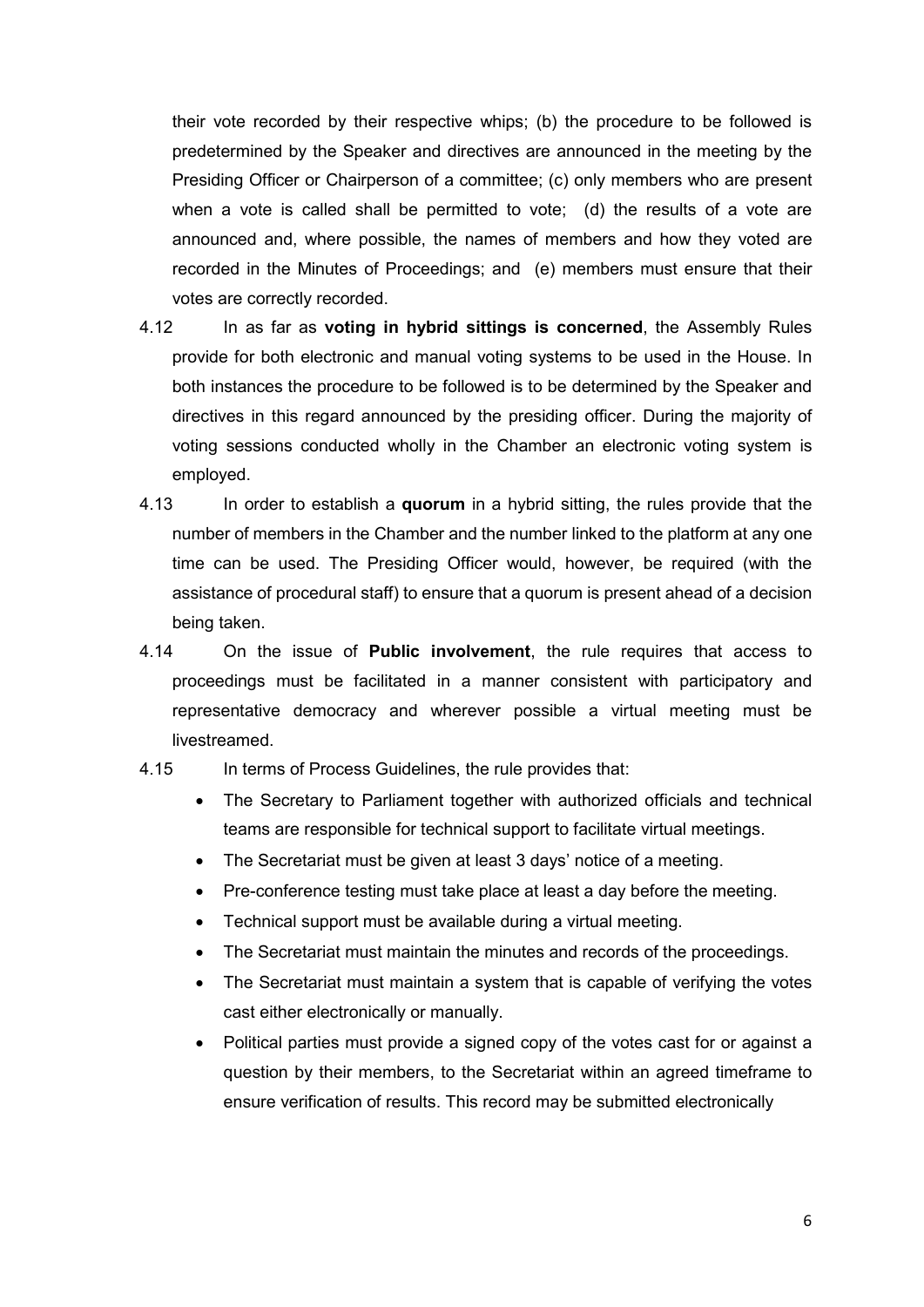### **5. ICT Support on Hybrid Plenaries and Virtual Committee Sittings**

- 5.1 ICT continues to support the two Houses of Parliament during Plenaries and Mini-Plenaries. The virtual support is mainly to bolster the confidence of the Table Staff because they are actually supporting the plenaries themselves.
- 5.2 Physically in the chamber, ICT ensures that the technical integration of the systems, i.e. the broadcasting system and Zoom remain effective.
- 5.3 The one major challenge experienced is the muting of the microphones. ICT is expected to assist with the smooth running of the plenaries by muting microphones that are unmuted unwittingly and thereby causing a disturbance to the proceedings.
- 5.4 In addition, ICT must mute microphones that are deliberately unmuted with an intention to disrupt, however, in this instance, instruction to mute must be given by the Presiding Officer. ICT has to discern on its own accord which microphone was unmuted unwittingly and which is unmuted with an intention to hackle or call a point of order. The last two are valid unmutes.
- 5.5 Another challenge experienced is that Presiding Officers give rulings that are technically impossible to implement such as the instruction to mute a microphone of a particular Member permanently. This feature is not available on Zoom without removing the Member/Participant from the meeting.

#### **6. E-Voting, Hybrid Plenaries and Virtual Committee Sittings**

- 6.1 E-Voting is not currently available. ICT is in the process of developing a solution inhouse that will address all of the prescripts to the tee, such as voting be enabled only for those Members that are actively participating in the House (both physically and virtually).
- 6.2 Zoom has a feature called Polling, but this is not suitable for the Parliament's Hybrid plenaries because those that are physically present at the chamber are not supposed to participate virtually, but they can establish a connection if they so wish.

### **7. Communication in the plenary**

7.1 In the National Assembly Hybrid Plenaries and mini-plenaries use of the Chats feature is prohibited. Members are encouraged to use alternative non official means of communication during the sessions.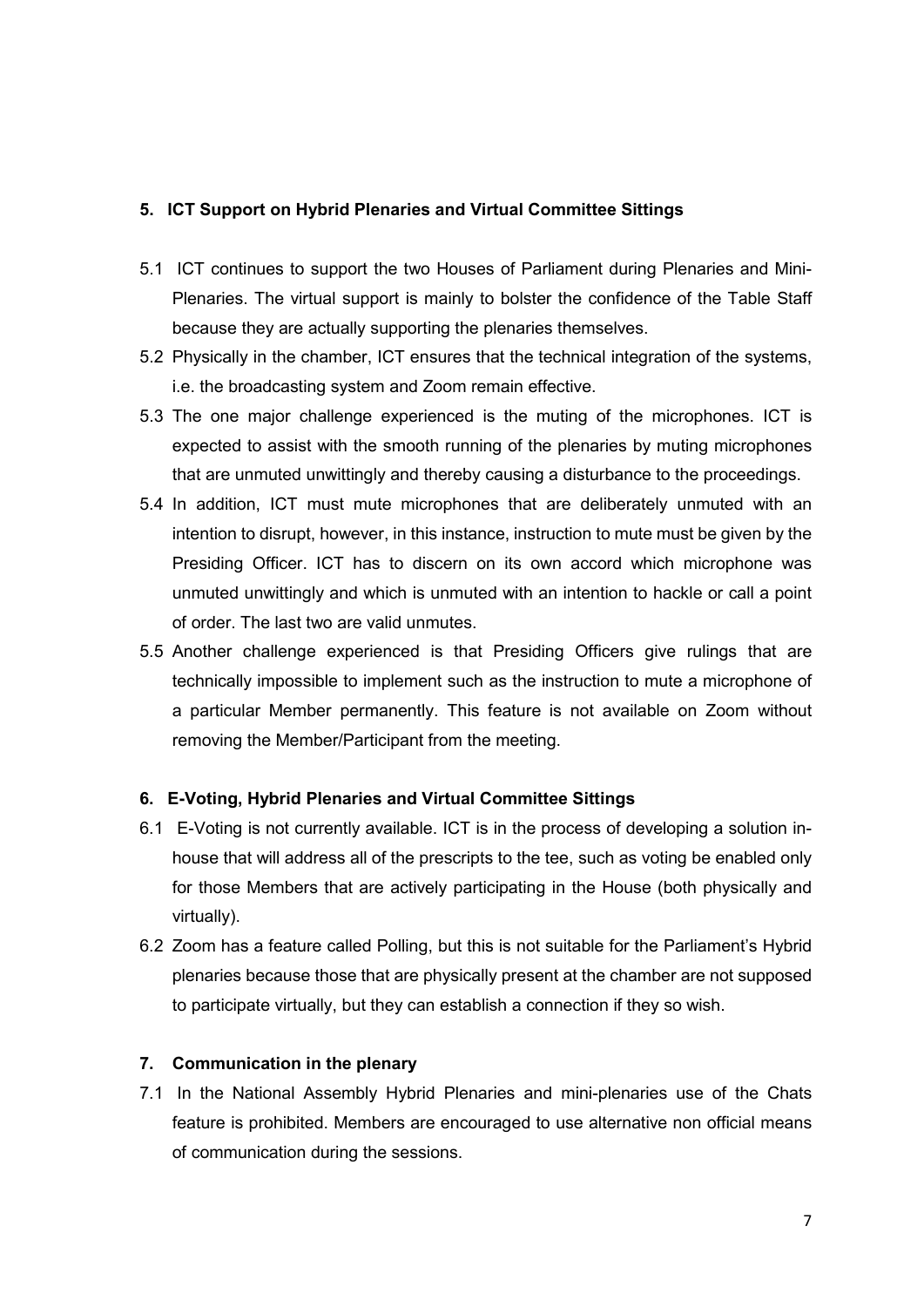7.2 In the NCOP the Chat feature is permitted. Members are alerted at the start of each session that communication in the chats will be regarded as official communication and it may be ruled upon.

# **8. Challenges**

- 8.1 Some challenges were experienced during the inception phase of the Hybrid/virtual sittings, which includes;
	- Adapting to new technology (it took both staff and Members time to get systems and process together, in particular for members to get used to the challenges that technology pose)
	- Connectivity problem (depending where Members connect from, we have witnessed that Members who stays in rural areas tend to experience challenges of "low bandwidth" and as such they will continuously be disconnected from the platform)
	- Interjections of speakers on the floor and/ Presiding Officers (such interjections if not managed properly tend to disrupt proceedings e.g. flow of the speaker and / sometimes invite further interruptions from other members)
	- Challenges on voting have been accommodated in the rules, though in practice some Members are still not familiar with the icons on their gadgets e.g. raising of hands etc., sometimes they are not sure whether their vote is being recorded and as such repeat the vote through voice voting.

# **9. Conclusion**

- 9.1 In South Africa, Covid-19 has not only changed the parliamentary business, but has also put into test the resilience and adaptability of our parliamentary systems and processes.
- 9.2 This became more apparent when in March 2020 Parliament halted the activities of the two Houses as a precautionary measure in light of the COVID-19 pandemic. The intention was to drastically limit the numbers of people at the parliament precinct in Cape Town and at the off-site parliamentary activities.
- 9.3 Given the indispensable role of Parliament, even in times of disaster, we were able to put in place the necessary information and communications technology infrastructure to ensure that work continued through virtual meetings. As such, the rules were framed to make provision for virtual Hybrid House sittings and to provide for e-voting